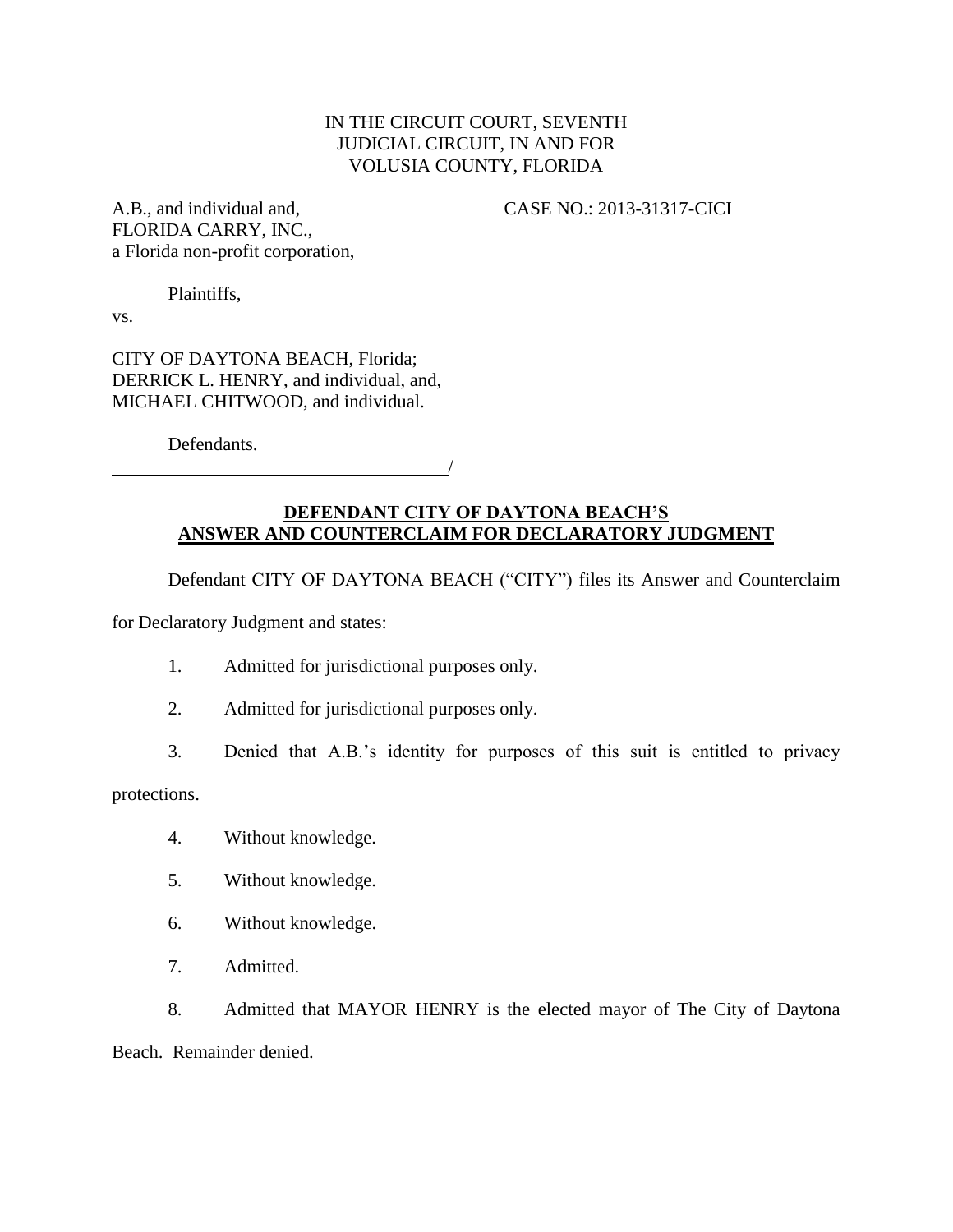9. Admitted that CHIEF CHITWOOD is the appointed agency head of the Daytona Beach Police Department. Remainder denied.

10. Admitted to the extent the allegation references express language in § 790.33 Fla. Stat. Remainder denied.

11. Admitted except that the alleged events occurred on the late evening and early morning of 22/23 December 2012.

12. Admitted that on 12/23/12, Daytona Beach Police Officers seized from A.B.'s home multiple firearms, weapons, and other personal property. Remainder denied.

13. Without knowledge.

14. Without knowledge.

15. Admitted that A.B. was taken into custody and transported to a mental health facility for evaluation pursuant to Florida's Baker Act and that the seizure of the firearms, weapons, and other personal property was concurrent with A.B.'s transport. Remainder denied.

16. Admitted that A.B. was informed by one or more CITY employees that the firearms and other items would be returned in accordance with § 790.17, Fla. Stat., and that the CITY would consider affidavits from others, including mental health professionals before return of the property to A.B. Remainder denied.

17. Admitted.

18. Admitted that state law does not expressly require a Court order as a condition of return of firearms seized after the person in possession is taken into custody and transported for an involuntary mental health evaluation. Remainder denied.

19. Without knowledge.

20. Without knowledge.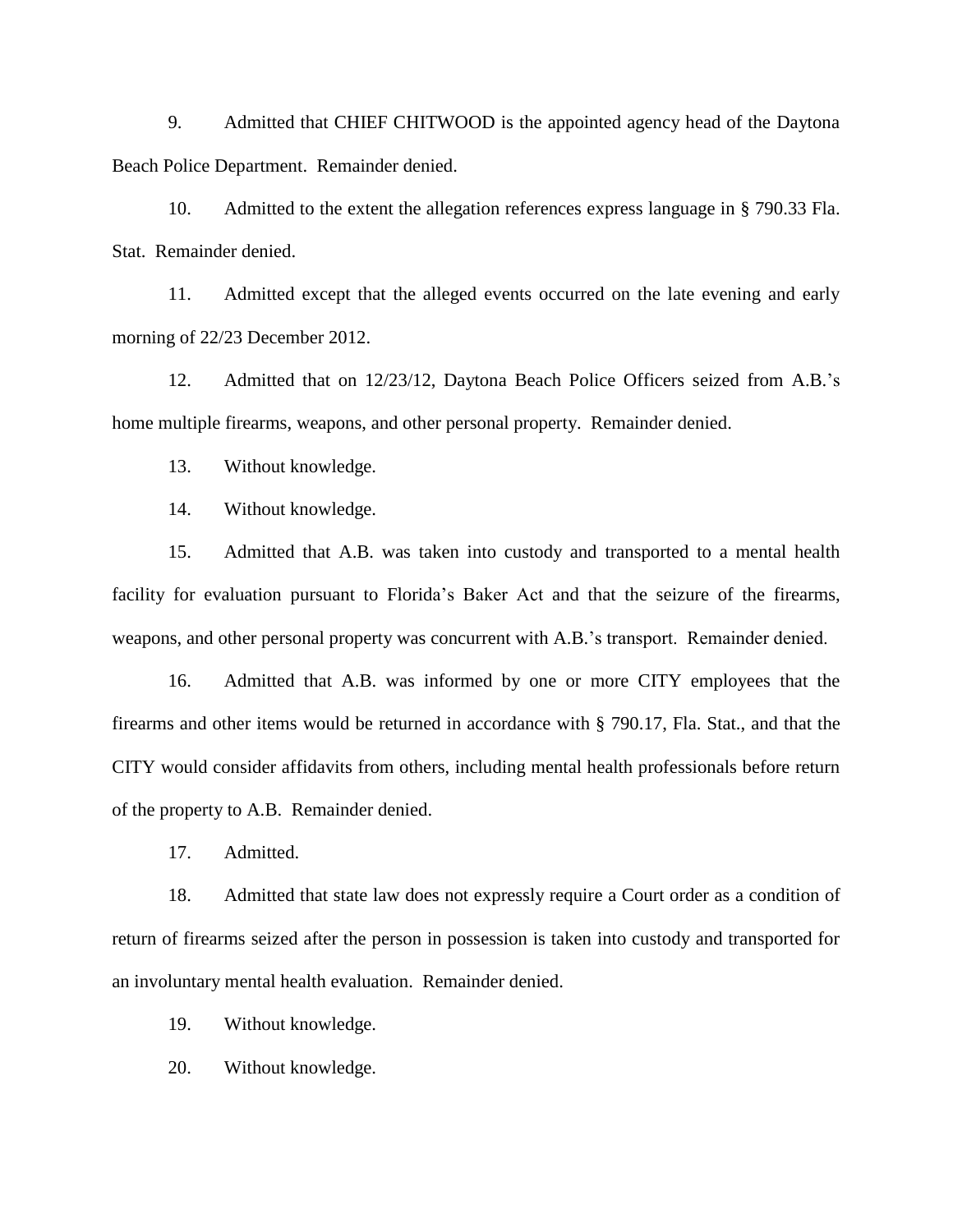21. Admitted.

22. Denied.

23. Denied.

24. Denied.

25. Admitted to the extent the allegation references express language in § 790.33, Fla.

Stat. Remainder denied.

26. Admitted to the extent the allegation references express language in § 790.33, Fla. Stat. Remainder denied.

27. Admitted to the extent the allegation references express language in § 790.33, Fla.

Stat. Remainder denied.

- 28. Denied.
- 29. Without knowledge.

## **COUNT 1 – REPLEVIN – A.B. ONLY**

CITY re-alleges its answers to paragraphs 1 through 29 of the Complaint.

- 30. Without knowledge.
- 31. Denied.
- 32. Admitted.

33. Admitted that CITY employees advised A.B. that the weapons could not be returned without a Court order. Remainder denied.

34. Admitted.

35. Denied.

## **COUNT 2 – VIOLATION OF § 790.33, FLA. STAT.**

CITY re-alleges its answers to paragraphs 1 through 29 of the Complaint.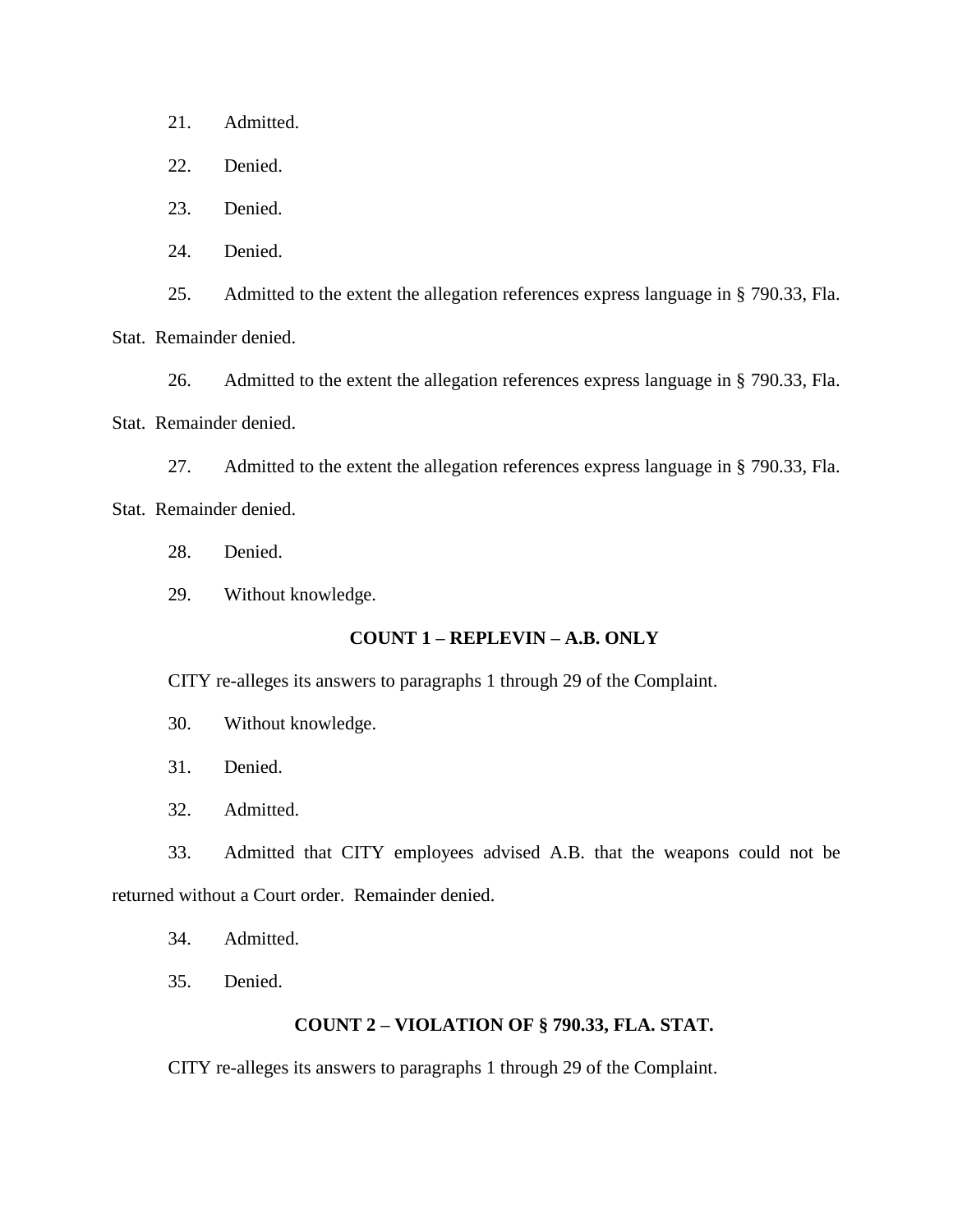36. Denied.

37. Denied.

38. Admitted that MAYOR HENRY is the elected mayor of the City of Daytona Beach. Remainder denied.

39. Admitted that CHIEF CHITWOOD is the appointed agency head of the Daytona Beach Police Department. Remainder denied.

- 40. Denied.
- 41. Denied.
- 42. Denied.
- 43. Denied.
- 44. Denied.
- 45. Denied.
- 46. Denied.
- 47. Without knowledge as to the specific statutory reference to Florida law.
- 48. Denied.

49. Denied that § 790.33, Fla. Stat. provides for a statutory fine and actual damages under the alleged facts.

- 50. Denied.
- 51. Denied.
- 52. Denied.
- 53. Denied.

54. Denied that § 790.33, Fla. Stat., provides for the issuance of an injunction under the alleged facts.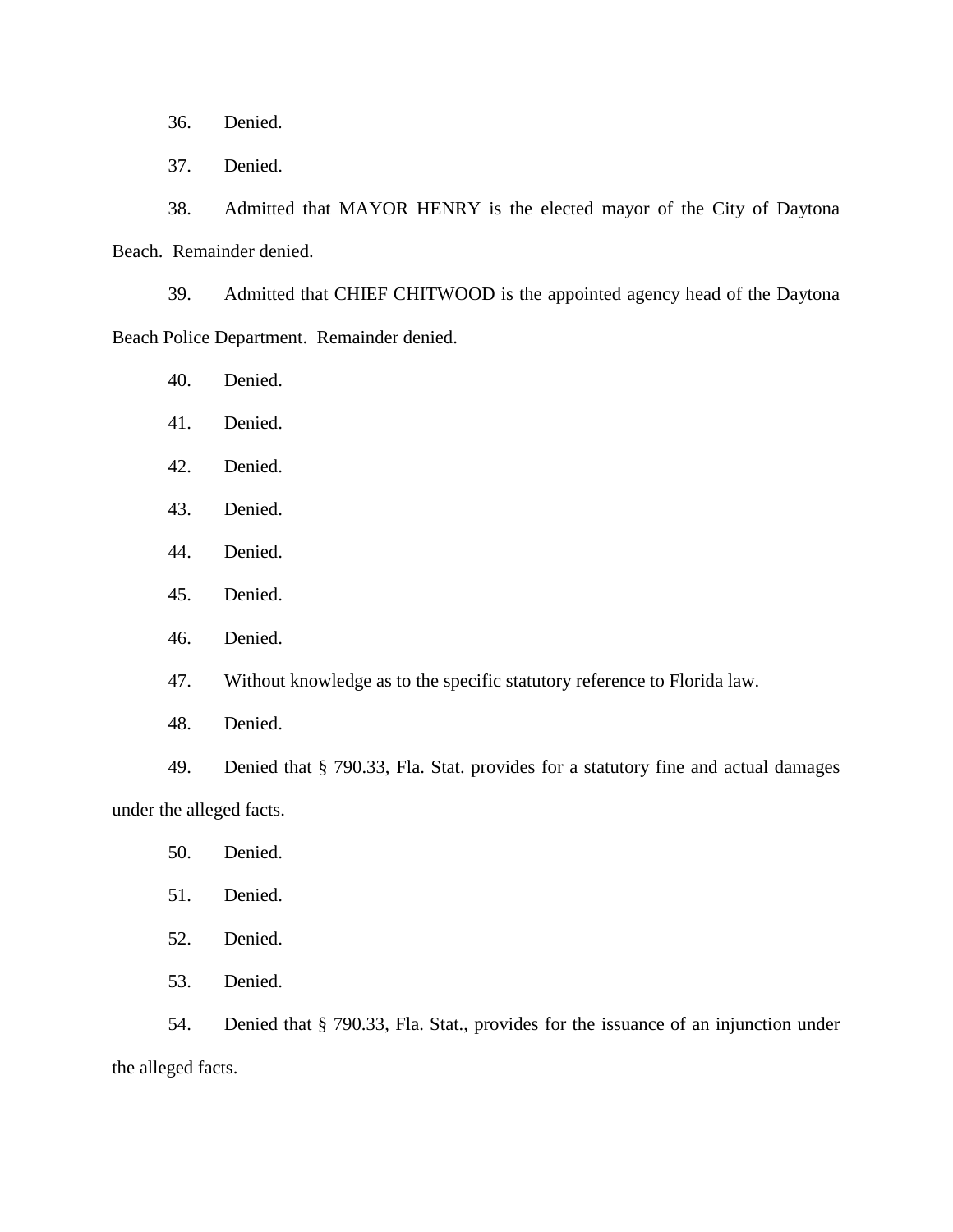- 55. Without knowledge.
- 56. Denied.
- 57. Denied.

#### **AFFIRMATIVE DEFENSES**

1. CITY affirmatively alleges that valid consent was given to Daytona Beach Police Officers for the alleged seizure of property and there was no violation of A.B.'s rights under State or Federal law.

2. CITY affirmatively alleges that exigent circumstances existed for the alleged seizure of property by Daytona Beach Police Officers and there was no violation of A.B.'s rights under State or Federal law.

3. CITY affirmatively alleges that Plaintiffs have failed to mitigate their damages as required by applicable law.

4. CITY affirmatively alleges that it may be legally prohibited from transferring possession of the weapons to A.B. pursuant to § 790.17, Fla. Stat.

5. CITY affirmatively alleges that it may be legally prohibited from transferring possession of the weapons to A.B. pursuant to § 790.25, Fla. Stat.

6. CITY affirmatively alleges that the actions taken by CITY employees did not violate § 790.33, Fla. Stat.

7. CITY affirmatively alleges that its ordinances, regulations, measures, directives, rules, enactments, orders, and policies are consistent with the requirements of § 790.33, Fla. Stat.

## **CITY'S COUNTERCLAIM FOR DECLARATORY JUDGMENT AS TO PLAINTIFF/COUNTER-DEFENDANT A.B.**

Defendant/Counter-Plaintiff CITY files this request for declaratory relief and states: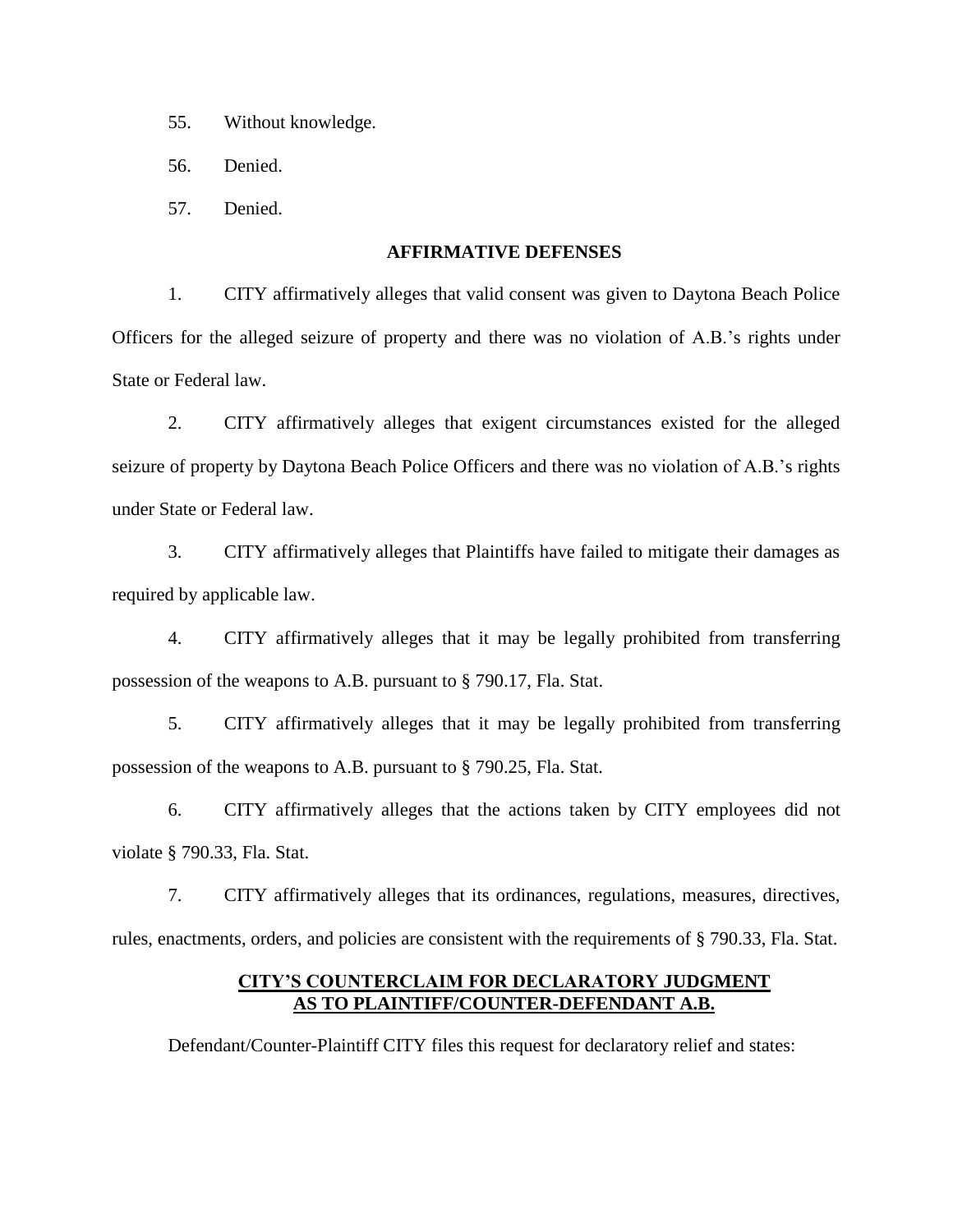1. This is an action for declaratory relief pursuant to the provisions of Chapter 86, Fla. Stat.

2. Defendant/Counter-Plaintiff CITY is a Florida municipal corporation located in Volusia County, Florida.

3. Plaintiff/Counter-Defendant A.B. is a natural person.

4. CITY is uncertain as to its legal authority under §§ 790.17 and 790.25, Fla. Stat., to transfer firearms, as identified in Exhibit 1 to this Counterclaim, currently in the possession of the CITY to A.B.; and as to A.B.'s rights and legal authority to possess said firearms. There presently exists a bona fide controversy between the parties and CITY is in reasonable doubt as to its rights or authority.

5. On or about the late night and early morning of December 22-23, 2012, A.B., a combat veteran, sought assistance from National Veterans Crisis Line, a veteran's assistance hotline. The hotline requested that the Daytona Beach Police Department respond to A.B.'s residence and make contact with A.B.

6. On December 23, 2013, at approximately 1:47 a.m., Daytona Beach Police Officers were dispatched to A.B.'s residence. The Volusia County dispatch operator informed Daytona Beach Police Officers as follows:

- a) A.B. was a suicidal person.
- b) A.B. was on a call with a crisis center.
- c) A.B. had a loaded gun.
- d) A.B. threatened to kill himself if law enforcement was called.
- e) A.B. was extremely intoxicated.
- f) A.B. has a history of Post Traumatic Stress Disorder.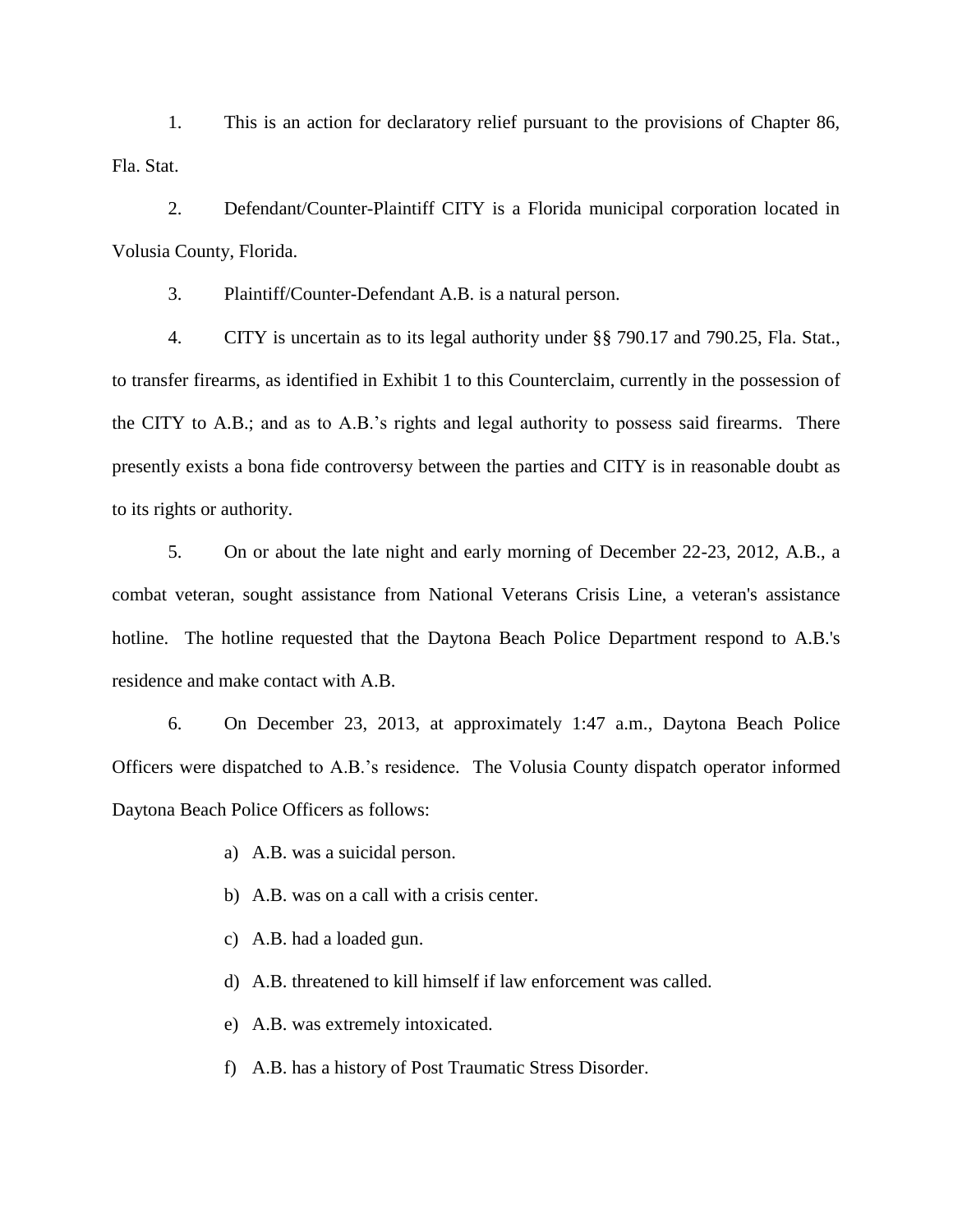g) A.B. had a history of traumatic brain injury.

7. Upon the officers' arrival, they remained outside the residence. After a short time, the crises center worker persuaded A.B. to go outside the residence. Daytona Beach Police Officers then took A.B. into custody under Florida's Baker Act.

8. When he was taken into custody, A.B. appeared to be under the influence of alcohol.

9. A.B. informed Daytona Beach Police Officers that there were multiple firearms inside the residence both hidden and lying on the bed.

10. Daytona Beach Police Officers entered A.B.'s residence and secured weapons, firearms, and ammunition in plain view for life safety purposes and for the protection of A.B.'s property. All the items seized were tagged and placed into evidence for safe keeping.

11. Subsequent to A.B.'s release under Florida's Baker Act, A.B. requested that the CITY return his property. One or more City employees informed A.B. that the firearms and other items would be returned in accordance with § 790.17, Fla. Stat., and that the CITY would consider affidavits concerning A.B.'s mental soundness from persons, including mental health professionals, before return of the weapons.

12. A.B. submitted two affidavits to the CITY concerning his mental status. One affidavit, signed by Licensed Mental Health Counselor Russell Holloway dated 3/14/13, references a "report" as to A.B which "indicates alcohol abuse, history of PTSD and histrionic personality disorder." The affidavit however also states the "report indicates that [A.B.] did not meet requirement for involuntary treatment." The other affidavit from an apparent relative of A.B. attested to A.B.'s lack of mental illness.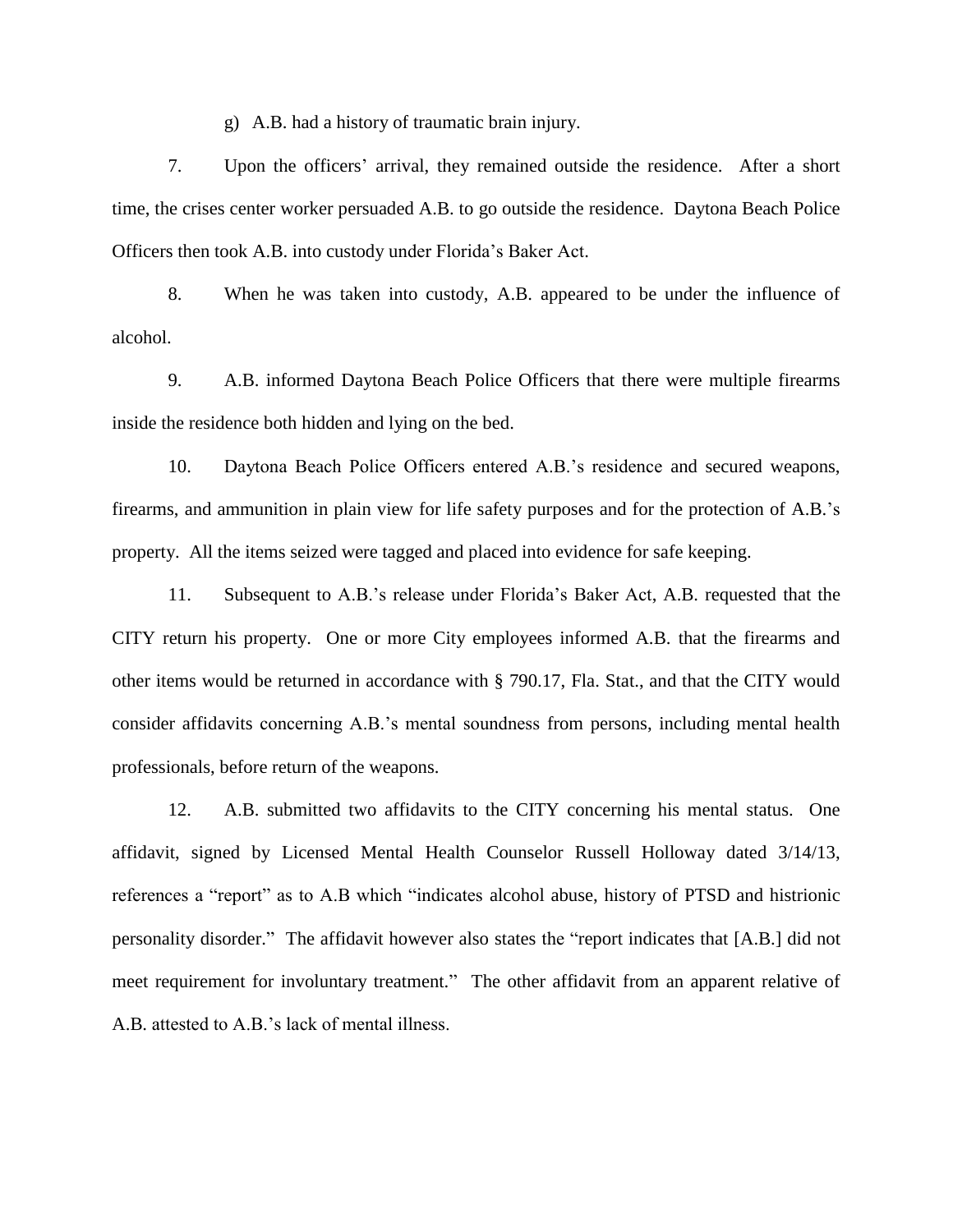13. After consideration of the affidavits, A.B. was informed by one or more CITY employees that the return of the weapons and firearms would require a court order.

14. Section 790.17, Fla. Stat., provides, "[a] person who … transfers, or gives to any person of unsound mind an electric weapon or device or any dangerous weapon, other than an ordinary pocketknife, commits a misdemeanor of the first degree".

15. Section 790.25, Fla. Stat., provides that use of firearms is not authorized by "[a] person … who is a habitual or chronic alcoholic …".

16. Based on the facts known to the CITY on 12/23/12, that A.B. was suicidal, extremely intoxicated, had a history of traumatic brain injury and Post Traumatic Stress Disorder; and based on the Counselor's affidavit indicating that A.B suffered from alcohol abuse, a history of Post Traumatic Stress Disorder, and personality disorder, the CITY has reasonable grounds to believe that transfer of weapons and firearms to A.B. could violate §§ 790.17 or 790.25, Fla. Stat., or both, and is uncertain as to its obligations in this instance.

17. The CITY is uncertain as to whether transfer of the subject weapons and firearms to A.B. would constitute negligent entrustment. Florida case law recognizes that the owner or possessor of a firearm may be liable under the theory of negligent entrustment when possession of a firearm is transferred to another and the original possessor knew or should have known that the other person is likely to use it in a manner involving an unreasonable risk of harm. *Foster v. Author*, 519 So.2d 1092 (1st DCA 1988); *Williams v. Bumpass*, 568 So.2d 979 (5th DCA 1990).

18. The CITY is aware of a citizen's rights under state and federal laws and constitutions to possess firearms and is uncertain how to resolve its obligations under these various laws given the facts and circumstances of this case.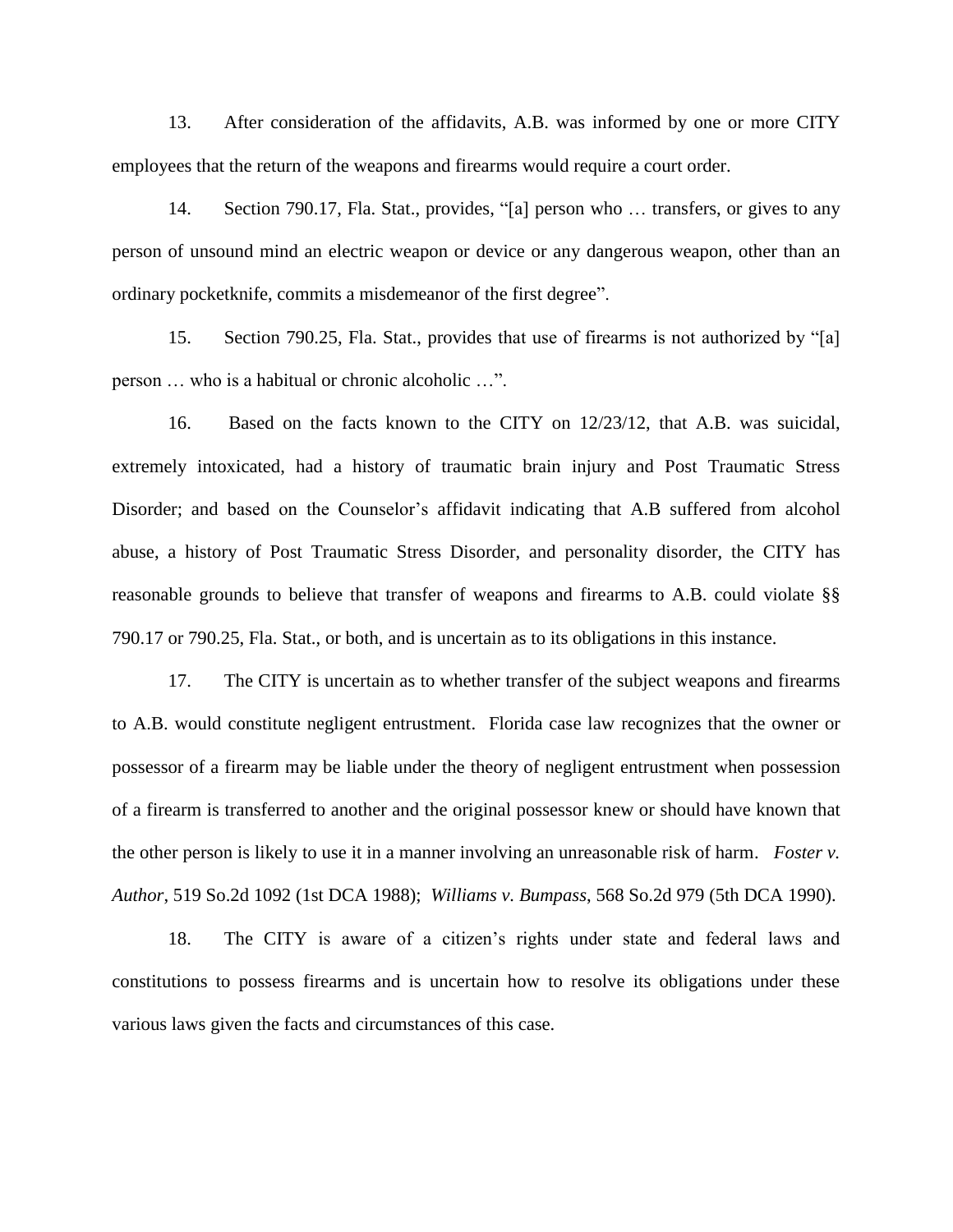19. Due to the important interests at stake herein and pursuant to § 86.111, Fla. Stat.,

the CITY requests that the Court advance this action on its calendar and conduct a speedy hearing to resolve this matter.

WHEREFORE, the CITY requests that this Court enter a Declaratory Judgment

determining the CITY's legal authority to transfer weapons and firearms in the possession of the

CITY to A.B., and as to A.B.'s rights and legal authority to possess said weapons and firearms.

**CERTIFICATE OF SERVICE:** I HEREBY CERTIFY that a true copy of the foregoing has been provided this 10th day of June, 2013, via E-MAIL SERVICE to: Eric J. Friday, Esq., [familylaw@fletcherandphillips.com](mailto:familylaw@fletcherandphillips.com) and [efriday@fletcherandphillips.com.](mailto:efriday@fletcherandphillips.com)

/s/ Robert F. Jagger /s/ Marie Hartman **Robert F. Jagger, Esq. Marie Hartman, Esq.** Florida Bar No. 718262 Florida Bar No. 298085 OFFICE OF THE CITY ATTORNEY CITY ATTORNEY Marie Hartman, City Attorney P.O. Box 2451 P.O. Box 2451 Daytona Beach, FL 32115-2451 Daytona Beach, FL 32115-2451 Tel. (386) 671-8040 Tel. (386) 671-8040 Fax (386) 671-8049 Fax (386) 671-8049 Primary: Hartmanm @codb.us Primary: [Jaggerr@codb.us](mailto:Jaggerr@codb.us) Secondary: <u>Popel@codb.us</u> Secondary: [popel@codb.us](mailto:popel@codb.us) Attorney for: Defendant Attorney for: Defendant

THE CITY OF DAYTONA BEACH THE CITY OF DAYTONA BEACH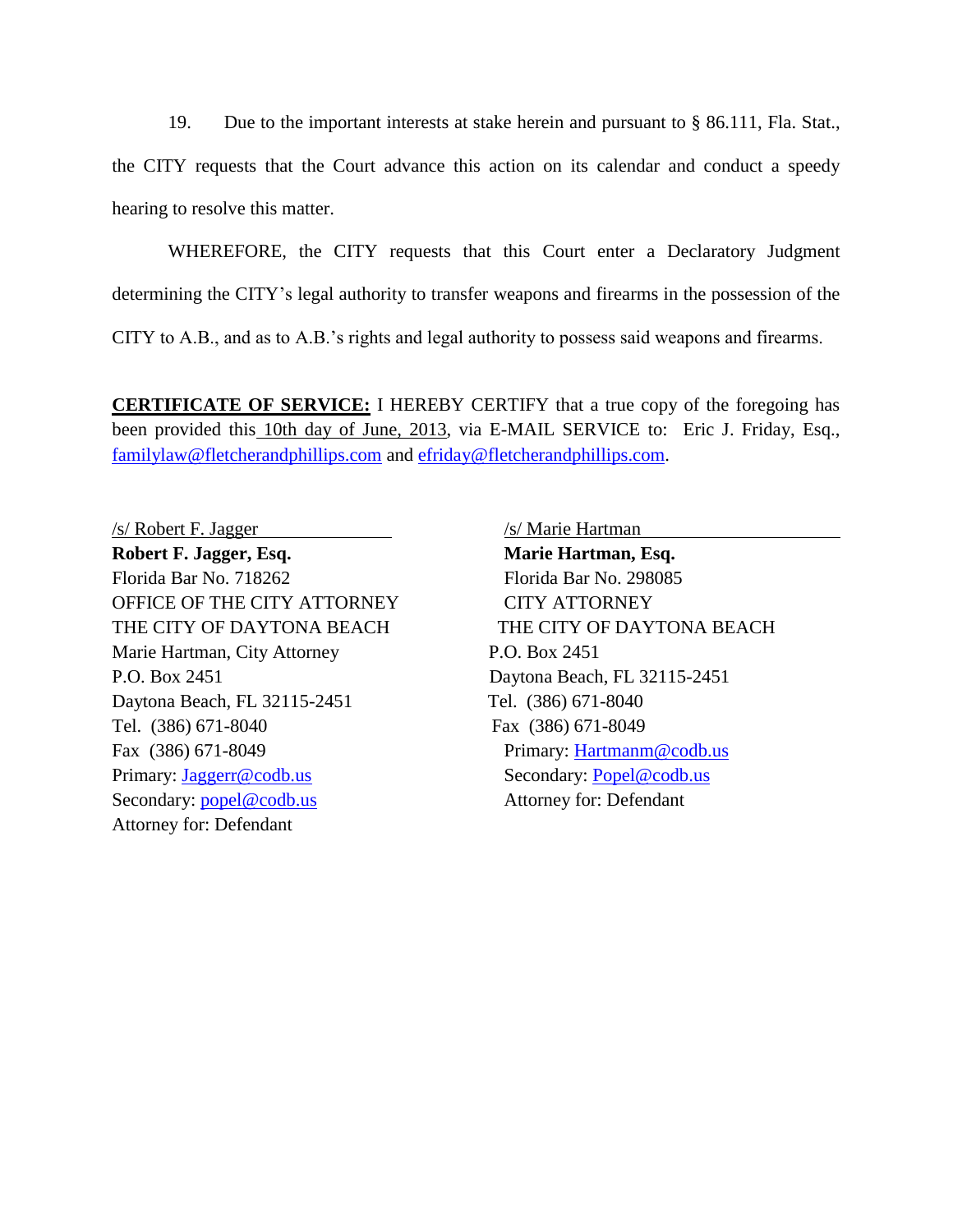1 of 1

EXHIBIT 1

# **Volusia County Sheriff's Office**

 $\boldsymbol{\Theta}$ 

**VOLUSIA COUNTY SHERIFF'S OFFICE REPORTING SYSTEM**

# **DBPD EVIDENCE REPORT**

 $\bullet$ 

 $\bullet$ 

**SORTED BY CASE NUMBER AND TAG NUMBER AND LOCATION**

| <b>CASE NUMBER: 120023342</b>  | <b>BUILDING: ALL</b>      |                 | <b>DEPT ID: ALL</b>          |
|--------------------------------|---------------------------|-----------------|------------------------------|
| <b>TAG NUMBER: ALL</b>         | ROOM: ALL                 |                 | EVD RCP: ALL                 |
| <b>NEXT ACTIVITY: ALL</b>      | SHELF: ALL                |                 |                              |
| <b>NEXT ACTIVITY DATE: ALL</b> |                           | <b>BIN: ALL</b> |                              |
| <b>INVOLVEMENT: ALL</b>        | <b>ACTIVITY: ALL</b>      |                 | <b>DISPOSITION: ALL</b>      |
| <b>INVOLVEMENT DATE: ALL</b>   | <b>ACTIVITY DATE: ALL</b> |                 | <b>DISPOSITION DATE: ALL</b> |

Ö.

| <b>INVOLVEMENT</b> | <b>CASE#</b> | TAG#      | ITM # | <b>ITEM DESCRIPTION</b>                      | <b>BLD</b> | <b>ROOM</b> | <b>SHELF</b> | <b>BIN</b> | <b>DID</b> | <b>LAST SIG</b><br><b>ACTIVITY</b> | <b>DISPO</b> |
|--------------------|--------------|-----------|-------|----------------------------------------------|------------|-------------|--------------|------------|------------|------------------------------------|--------------|
| BAK - 12/23/12     | 120023342    | 120043592 | 16    | (9) ARROWS                                   | 01         | 1059        | 01C          |            | D45283     | INT - 12/26/12                     |              |
| BAK - 12/23/12     | 120023342    | 120043592 | 21    | HOYT XT2000 CAMO BOW                         | 01         | 1059        | 01C          |            | D45283     | INT - 12/26/12                     |              |
| BAK - 12/23/12     | 120023342    | 120043592 | 22    | <b>BARNETT CROSSBOW</b>                      | 01         | 1059        | 01C          |            | D45283     | INT - 12/26/12                     |              |
| BAK - 12/23/12     | 120023342    | 120043592 |       | KELTEC PF-9 9MM HANDGUN                      | 01         | 1068F       | 03F          |            | D45283     | INT - 12/24/12                     |              |
| BAK - 12/23/12     | 120023342    | 120043592 | 2     | SIG SAUER, MOSQUITO 22CAL                    | 01         | 1068F       | 03F          |            | D45283     | INT - 12/24/12                     |              |
| BAK - 12/23/12     | 120023342    | 120043592 | 3     | <b>COBRA HANDGUN W/ MAG</b>                  | 01         | 1068F       | 03F          |            | D45283     | INT - 12/24/12                     |              |
| BAK - 12/23/12     | 120023342    | 120043592 | 4     | <b>COLT .45CAL HANDGUN</b>                   | 01         | 1068F       | 03F          |            | D45283     | INT - 12/24/12                     |              |
| BAK - 12/23/12     | 120023342    | 120043592 |       | <b>HERITAGE ROUGH RIDER 22CAL HANDGUN:</b>   | 01         | 1068F       | 03F          |            | D45283     | INT - 12/24/12                     |              |
| BAK - 12/23/12     | 120023342    | 120043592 | 6     | SPRINGFIELD SA-XD 9MM HANDGUN:               | 01         | 1068F       | 03F          |            | D45283     | INT - 12/24/12                     |              |
| BAK - 12/23/12     | 120023342    | 120043592 |       | SMITH & WESSON 380 HANDGUN:                  | 01         | 1068F       | 03F          |            | D45283     | INT - 12/24/12                     |              |
| BAK - 12/23/12     | 120023342    | 120043592 | 23    | <b>COLT .45 REVOLVER (NO BARREL)</b>         | 01         | 1068F       | 03F          |            | D57563     | INT - 03/26/13                     |              |
| BAK - 12/23/12     | 120023342    | 120043592 | 8     | MOSSBERG 12 GAUGE SHOTGUN(SN TR12059458)     | 01         | 1068F       | 04F          |            | D45283     | INT - 12/24/12                     |              |
| BAK - 12/23/12     | 120023342    | 120043592 | 9     | SAVAGE ARMS 22CAL RIFLE (SN 1254769)         | 01         | 1068F       | 04F          |            | D45283     | INT - 12/24/12                     |              |
| BAK - 12/23/12     | 120023342    | 120043592 | 10    | <b>GOLDEN STATE ARMS RIFLE 7MM (SN 1916)</b> | 01         | 1068F       | 04F          |            | D45283     | INT - 12/24/12                     |              |
| BAK - 12/23/12     | 120023342    | 120043592 | 11    | RUGER M/10/22 22 CAL RIFLE(SN 359-50348)     | 01         | 1068F       | 04F          |            | D45283     | INT - 12/24/12                     |              |
| BAK - 12/23/12     | 120023342    | 120043592 | 12    | <b>WEATHERBY RIFLE 308</b>                   | 01         | 1068F       | 04F          |            | D45283     | INT - 12/24/12                     |              |
| BAK - 12/23/12     | 120023342    | 120043592 | 13    | MARBLES GLADSTONE .22 RIFLE(SN CC756319)     | 01         | 1068F       | 04F          |            | D45283     | INT - 12/24/12                     |              |
| BAK - 12/23/12     | 120023342    | 120043592 | 14    | <b>BUSHMASTER 223CAL RIFLE.</b>              | 01         | 1068F       | 04F          |            | D45283     | INT - 12/24/12                     |              |
| BAK - 12/23/12     | 120023342    | 120043592 | 15    | WINCHESTER 270 RIFLE (SN G1880636)           | 01         | 1068F       | 04F          |            | D45283     | INT - 12/24/12                     |              |
| BAK - 12/23/12     | 120023342    | 120043592 | 17    | <b>VEST WITH MEDICAL KIT</b>                 | 01         | 1072        | A19          | 01PP       | D45283     | INT - 12/26/12                     |              |
| BAK - 12/23/12     | 120023342    | 120043592 | 18    | 1175 VARIOUS ROUNDS/GREEN BIN                | 01         | 1072        | A19          | 01PP       | D45283     | INT - 12/26/12                     |              |
| BAK - 12/23/12     | 120023342    | 120043592 | 19    | (12) MAGAZINES/HOLSTER/CYLINDER              | 01         | 1072        | A19          | 01PP       | D45283     | INT - 12/26/12                     |              |
| BAK - 12/23/12     | 120023342    | 120043592 | 20    | KELTEC BOX/BOX OF BOOBIE TRAPS               | 01         | 1072        | A19          | 01PP       | D45283     | INT - 12/26/12                     |              |

**TOTAL ITEMS:**

**23**